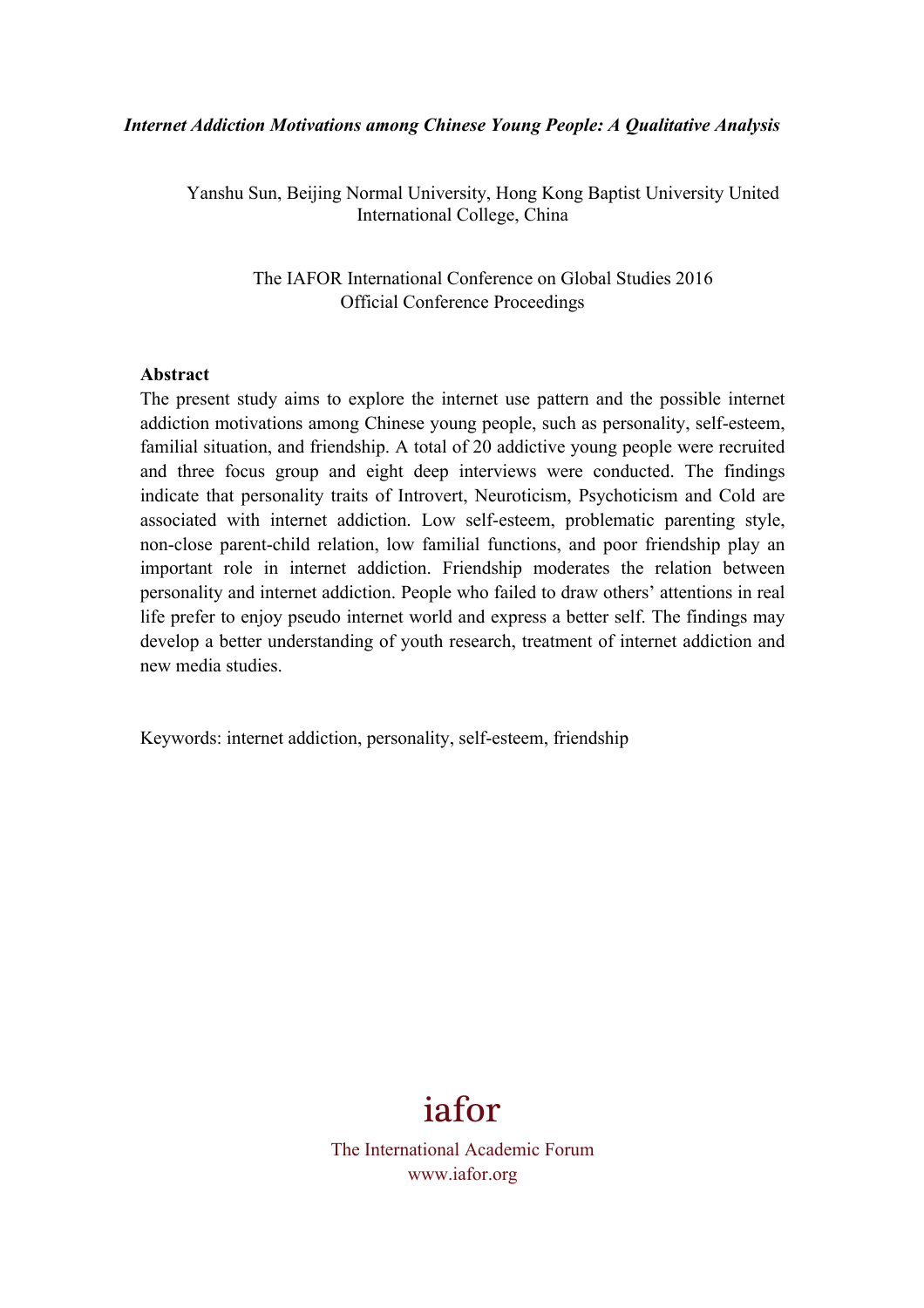## **Introduction**

The internet is thought the most outstanding breakthrough for interpersonal communication changes in contemporary era (Cecilia et al., 2013). The overuse of internet have produced numerous negative effects, for example, users' psychological health (Kuss, Griffiths & Binder, 2013), a variety of behavioral problems (Bozkurt et al., 2013), different emotional matters (Dong, Hu & Lin, 2013), personal relationship (Lemmens, Valkenburg & Peter, 2011), and societal involvement (John, Naumann & Soto, 2008). The concept of internet addiction is proposed as an explanation for overuse and compared with other addictions (e.g. Keith & Eve, 2004) and disorders (e.g. Ko et al., 2009). According to prior studies, about 3%-13% of adolescents put up symptoms of internet addiction (Lin, Ko & Wu, 2011), and the obsessive-compulsive symptom is mostly related to internet addicts (Chou, Condron & Belland, 2005; Kim et al. 2006).

Individual factors are a well-concerning focus of internet addiction studies. Prior studies find that personality traits, such as introversion, neuroticism and psychoticism, are closely related to internet addiction (e.g. Tsai et al., 2009). People with negative sentiments and intrinsic character are more susceptible to overuse of the internet (Yao et al., 2014). Furthermore, they are easily able to create more multidimensional relations on the internet (Roberts et al., 2000).

Self-esteem is another factor emphasized by a number of existing studies. That is, individual's perception of self-worth is associated with internet overuse (Ko et al., 2007; Yang & Tung, 2007), and how they perceive themselves might be an important predictor of Internet addiction.

Besides individuals' internal factors, familial situation is worthy of special attention. Given a family-centered cultural background, Chinese people attach a great importance to parents-children relation. The state of the relation influences person's usage mood of internet (Huang et al., 2010). More broadly, family ties in Asian cultures are connected with internet addiction (Yao et al., 2014).

This study aims to investigate internal and social factors' influence on internet addiction. The younger segment of the population in China is the research target. Concentrating on the specific Chinese cultural context, the author elaborates the conceptual model and raises a set research questions: What are some of the major antecedents of internet addiction? What is the relationship between personality, self-esteem and internet addiction? What is the relationship between parenting styles, family relationship and internet addiction?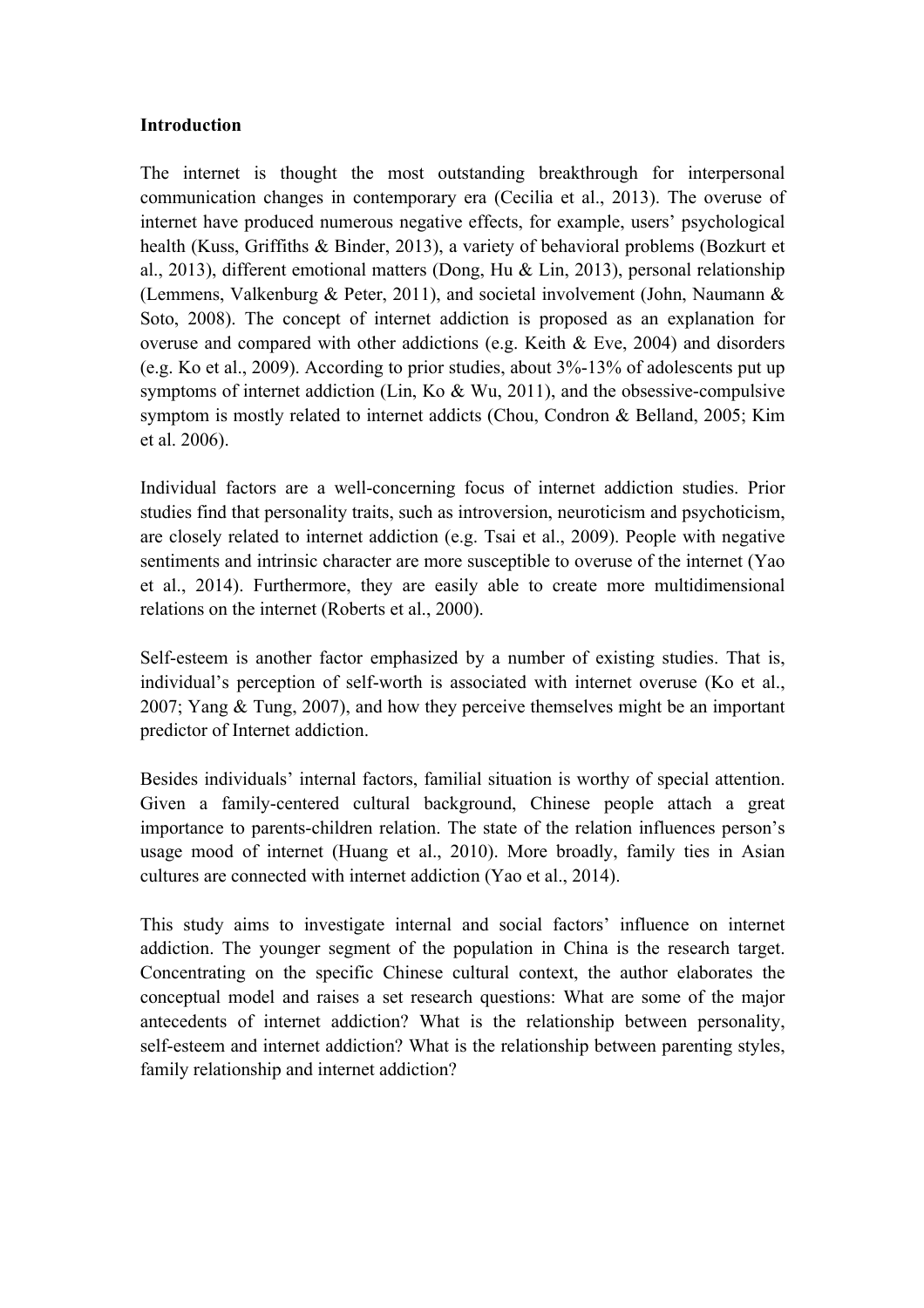## **Conceptualization**

## **Internet Addiction**

Internet addiction is called internet addiction disorder or pathological internet use (Huang et al., 2010). Young (1996) describes internet addiction as an impulse-control disorder and involves excessive person-machine interaction. Gorse and Lejoyeux (2011) define internet addiction as a behavioral disorder. Petry and O'Brien (2013) propose internet addiction and usage disorder as a non-substance related addiction. Internet addiction includes five addiction types: overloading or compulsively surfing information, overplaying programs or games; compulsions to online auctions, gambling or trading, and addicting to cyber-sexual relation (Young, 1998).

Most existing studies find that internet addiction negatively affects individual's psychological, social and cognitive development (Chou, Condron & Belland, 2005). Internet addicts share the characteristics as salience, mood changing, tolerance, conflict, and relapse etc. (Hollander & Stein, 2006), accompany with high level of psychological problems, such as low self-worth, depression, compulsiveness etc. (Kim et al., 2006; Young, 1998), and hold an enhancive risk of preoccupation with the Internet (Cho et al., 2008).

# **Personality**

Personality, including psychoticism, introvert and neuroticism variables, is one of the factors mostly associated with internet addiction (Ko et al., 2010). Psychoticism is defined as "impulsivity, interpersonal hostility and sensation seeking" (Yao et al., 2014, p. 104). Introvert type is characterized by more inward thinking, higher social anxiety and less encouragement and reward on other people. Neuroticism shows the characters of emotional liability and expression of negative effect, such as depression, jealousy etc. (Yao et al., 2014).

Introversion and social withdrawal are related to computer games addicting (Griffiths & Dancaster, 1995). Introverts prefer to explore self value through internet (Yair, Galit, & Shaul, 2004). Internet has distinctive characters in compare to traditional means, such as anonymity, absence of social cues, free revision before verbalizing etc. (Bargh et al., 2002). Internet enhances the possibility of relationship, self-confidence, social ability and societal support (Campbell et al., 2006). That is, internet may enable individuals to broaden their social network and have more channels to express themselves. Introverts are suggested to "be highly attracted to features of the Internet that improve their social capabilities where they struggle offline" (Yao et al., 2014, p. 104). However, introverts have less positive outcomes of using internet (Kraut et al., 2002). Besides introversion, aggression and poor self-control are connected with overplaying online games (Kim et al., 2008), while neuroticism significantly predicts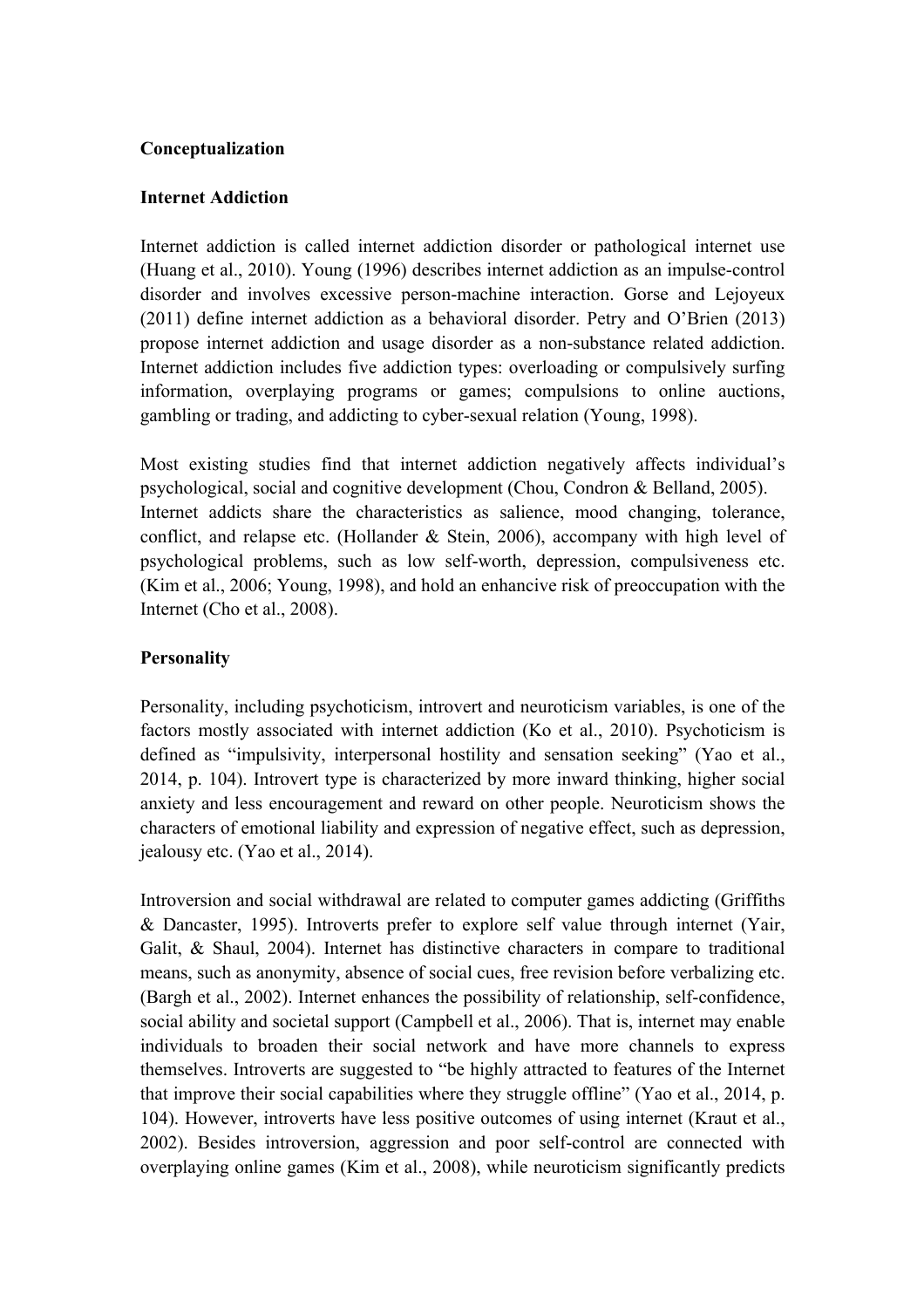internet addiction (Kuss, Griffiths, & Binder, 2013; McKenna & Bargh, 2000; Mottram & Fleming, 2009).

Notably, scholars have not agreed with each other for the relation between personality and internet addiction. Montag, Jurkiewicz, & Reuter (2010) show no correlation between introversion and internet addiction in their study. Rahmani and Lavasani (2011) find no significant relationship between personality and internet addiction (IA). As such, this study re-examines the association between personality traits and internet addiction through a qualitative method.

# **Self-esteem**

Self-esteem refers to the attitudes individuals hold of one's self-worth (Rosenberg, 1989). Self-esteem is an important determinant of internet addiction (e.g. Chen, Chen & Yang, 2008; Stieger & Burger, 2010). How an individual looks upon one's self-worth decides the level of abusing internet. Internet addicts are more likely to be found with lower self-esteem (Armstrong, Phillips & Saling, 2000; Ko et al., 2007; Yang & Tung, 2007). Low self-esteem is associated with depression, poor social skills, negative speaking quality, and not interested in other people (Joiner & Timmons, 2002). People with low self-esteem find a harbor on the internet because they may promote their self-expression and satisfy themselves (Kandell, 1998).

On the other hand, some studies argue that low self-esteem might be the result of internet addiction (e.g. Craig, 1995). Another opinion is that self-esteem and internet addiction seem like a cyclical pattern (Ma, Chan & Chu, 2011; Niemz, Griffiths & Banyard, 2005). Individuals with mental illness, such as low self-esteem or depression, are likely to express a better oneself online and know more others with the similar difficulties. Meanwhile, internet addiction lowers individuals' self-esteem as well (Ma et al., 2011). As such, it is important to find out the relation pattern between self-esteem and internet addiction.

# **Familial Situation**

Parental relations and questionable family issues are correlated to internet addiction (Huang et al., 2010). Low family functioning may predict internet addiction (Ko et al., 2007). Growing up in a single-parent family is relevant to internet addiction disorder (Ni et al., 2009). Over-involved, rejecting and neglecting parental styles are associated with high internet employment (Huang et al., 2010). Inversely, high parental care and less over protection are connected with low internet usage (Siomos et al., 2012).

The family-related factors are significant for internet addicts in Asian cultures. Namely, familial relationship is associated with internet addiction in the social context with collectivist cultures (Yao et al., 2014). For example, family cohesion, family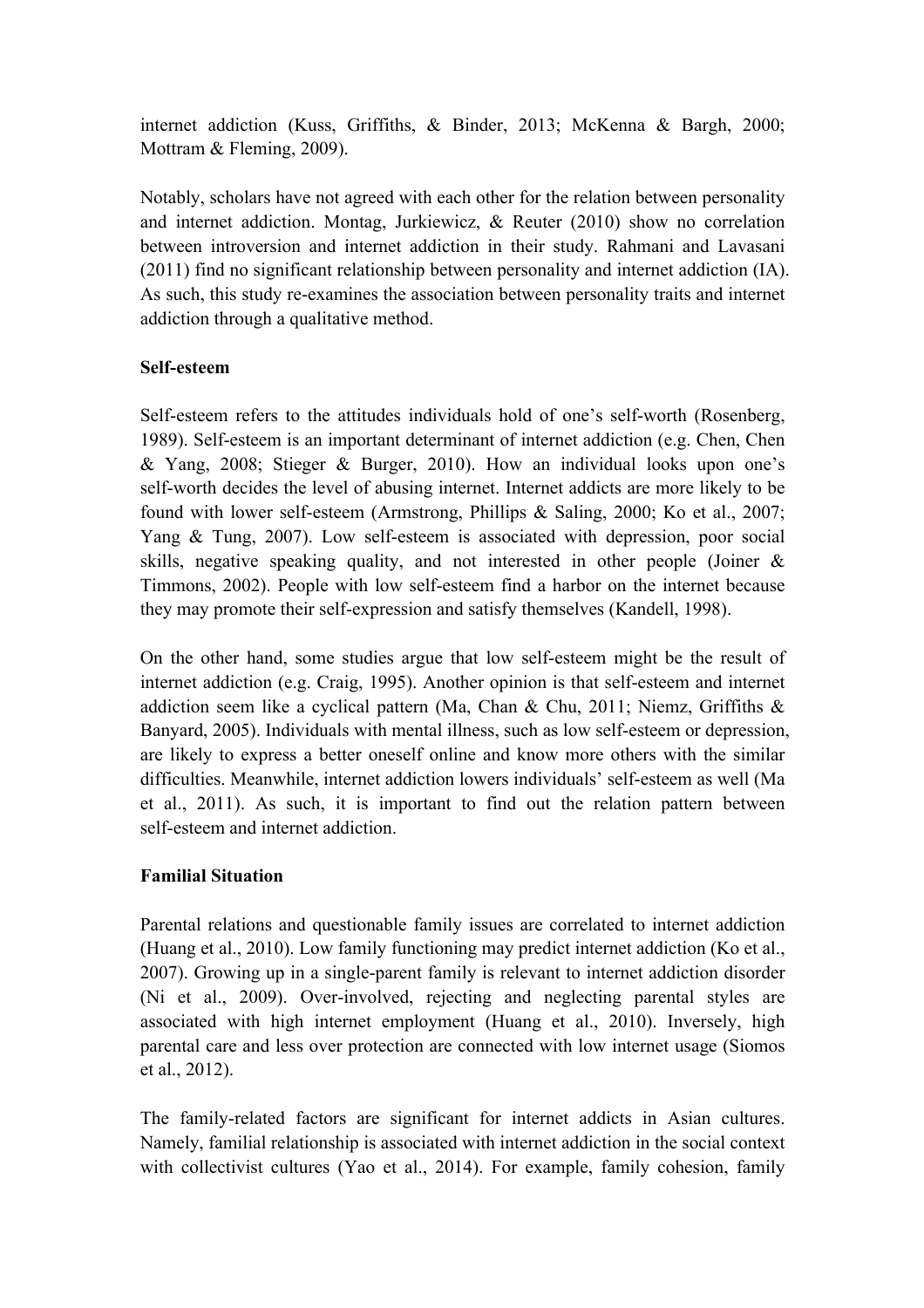violence exposure, parenting attitudes and stability take effect on internet addiction in Korea families (Park, Kim & Cho, 2008). The relationship between individuals and their parents play a role on intensive internet usage in China (Huang et al., 2010). Immersed in Confucian culture, Chinese people regard family as a life center and pay more attention to the interpersonal relations, social network and hierarchy (Chan, 2008; Triandis, 1980). This study concerns on parent-child relation, parenting styles and their influence on young addicts.

# **Friendship**

Friendship is give-and-take, and individuals share feelings, trust, commit to, and expose the true self to friends (Gifford-Smith & Brownell, 2003). Friends provide personal support in the whole life (Reis, Collins, & Berscheid, 2000). Friendship may increase better adjustment ability (Chou, 2000; Ladd & Kochenderfer, 1996) and develop positive self-esteem (Zarabatany, Conley, & Pepper, 2004). Friendship counts a great deal for adolescents and young adults (Sharabany, Yohanan & Caesar, 2008). Prior studies find that young individuals without close friends are more difficult to adapt to around environment (Hussong, 2000; Parker & Asher, 1993), more easily to experience victimization (Hodges et al., 1999), and more often to have negative emotions, such as nervous and depressive mood (Ladd & Troop-Gordon, 2003).

Friendship inclines to comply with social guidelines and specific cultural values (Bigelow, Tesson, & Lewko, 1996). In this study, the author examines twofold: 1) how friendship influences addicts in Confucian culture; 2) moderation effect between friendship, personality and internet addiction.

As the literature suggested, personality, self-esteem, familial situation and friendship may predict internet addiction. The following research questions are raised up:

- RQ1. What is the influence of personality traits on Chinese young adults' internet addiction?
- RQ2: What is the influence of self-esteem on Chinese young adults' internet addiction?
- RQ3: What familial factors may develop internet addiction disorder among Chinese young adults?
- RQ4: What is the influence of friendship on Chinese young adults' internet addiction? Whether friendship moderates the relation between personality and internet addiction?
- RQ5: What do these Chinese young addicts look for from Internet?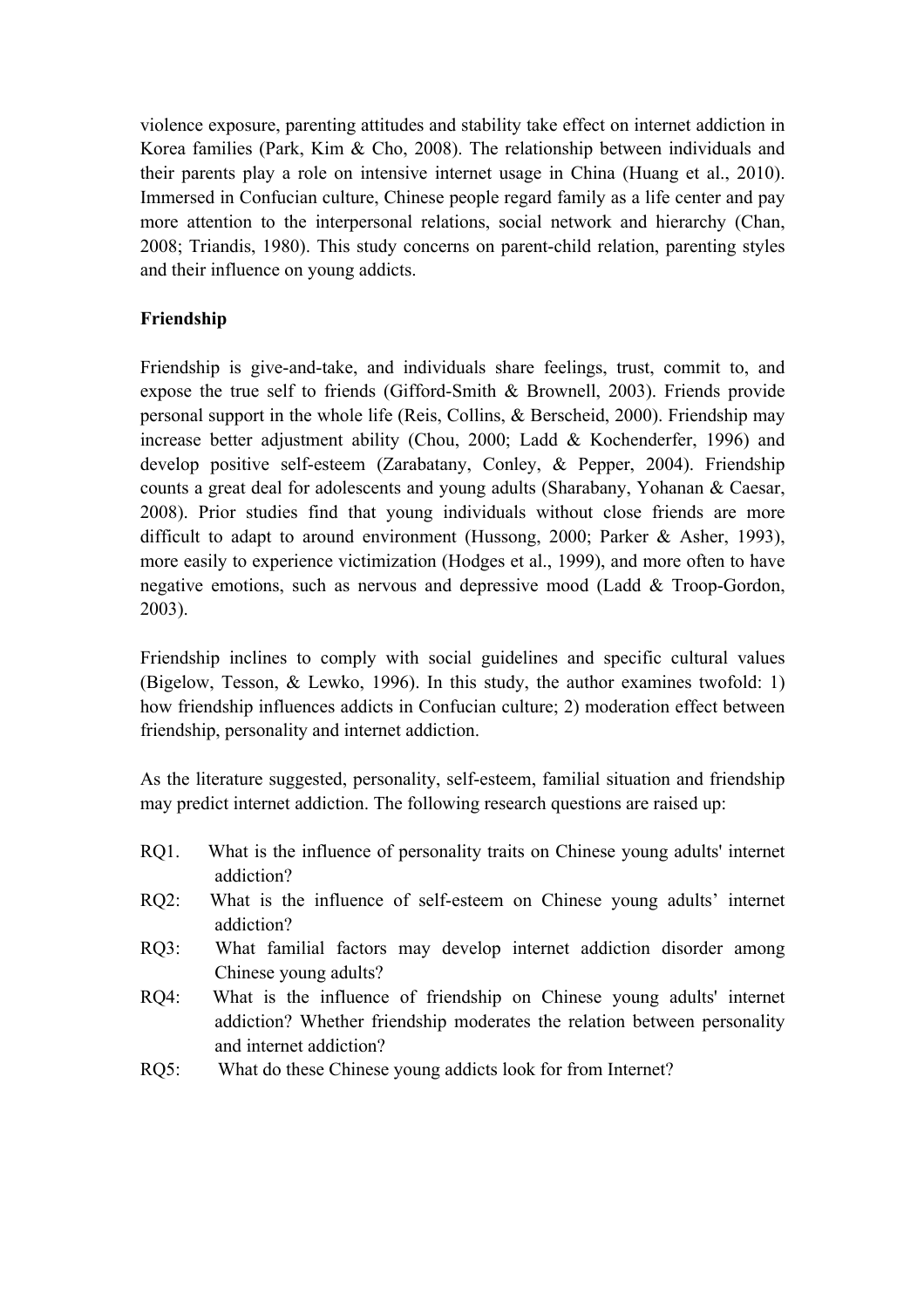## **Method**

## **Sampling**

In this study, three focus groups and eight deep interviews were conducted in December 2015. Focus groups were directed by a moderator and deep interviews were conducted by two trained interviewers. All the group and individual interviews were recorded and transcribed in full and verbatim.

Pilot study did before doing interviews, using 20-item questionnaire developed from Kimberly (2009) to test the addiction degree of target respondents. 5-point Likert-scale item  $(1 =$  never and  $5 =$  always) was used. The sample questions were "How often do you find yourself staying longer on the internet than what you planned to?"; "How often do you neglect your work and spend more time on the internet?" etc. All scores were added for each respondent. Total score below 40 meant no internet addiction, scores between 40 to 70 meant light internet addiction, and scores above 70 meant a heavy disorder (Kimberly, 2009). Finally, total twenty internet addicts (heavy users) and two parents were recruited. (Details see Table 1).

Table 1:

| <b>Samples</b>       |                |                    |
|----------------------|----------------|--------------------|
| Collge               | No.            | Gender             |
| Year 4               | 5              | Males              |
| Year <sub>3</sub>    | 5              | 4 Males +1 Female  |
| Year 2               | 3              | Males              |
| Year 1               | 3              | 2 Males + 1 Female |
| <b>High School</b>   |                |                    |
| Year 3               | $\overline{2}$ | Males              |
| <b>Middle School</b> |                |                    |
| Year 2               | $\mathbf{1}$   | Female             |
| Year 1               | $\mathbf{1}$   | Female             |

#### **Coding and Analyzing**

This study followed a qualitative methodology of content analysis and applied the computer software Nvivo-11 as an essential element for coding and analyzing. Previous studies mention that Nvivo provides a systematic process in research and increases both the validity and reliability (e.g. Zapata-Sepúlveda, López-Sánchez & Sánchez-Gómez, 2012). The author developed a preconceived scheme based on literature reviews and theories. All transcriptions were encoded on the basis of gender, age, name etc. Then, they were processed generated 5 general categories, which were familial situations, personality, self-esteem, friendship and reasons to overuse internet. Under each general category, there were different detailed sub-categories and units.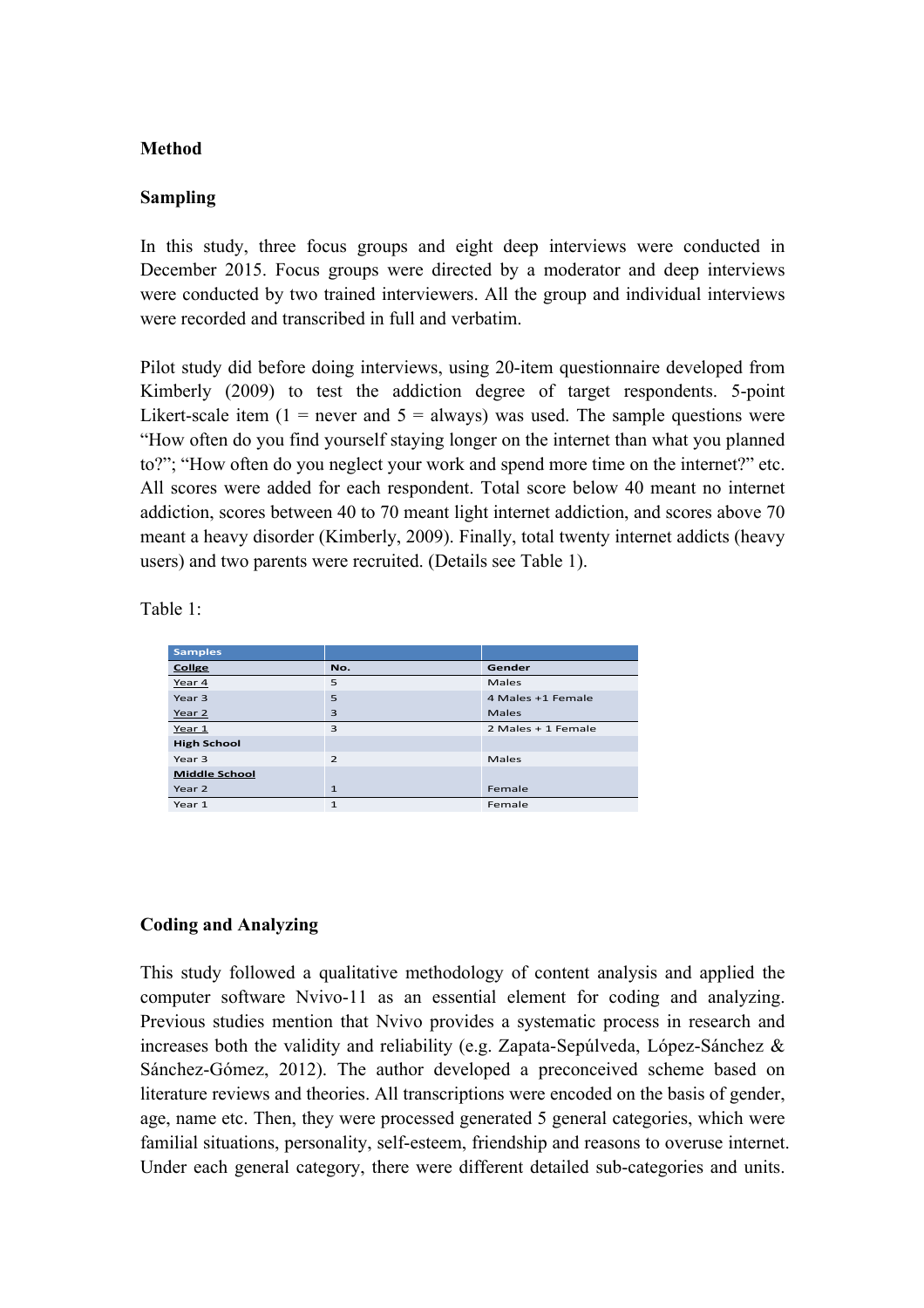For example, familial situations included parenting style, which comprised 9 sub-categories, such as "always think their children are right", "compare their children with others", and "over-worry about their children" etc. All categories were used in content analysis.

# **Findings**

# **The Influence of Personality on Internet Addiction**

After coding all transcriptions, there was a trend to link the internet overuse with problematic offline relationship and communication problems, such as shy, long time not contact with others, or disjoint with real life etc. More than half interviewees admitted that they felt pressure in communicating with others and tried to avoid eye contact when talking with people.

"I will feel pressure and try to avoid seeing the other's eyes."

"I am shy and I dare not to look at other person's eyes."

"There is a wall in my heart. Especially, I feel I am a bit gauche when talking to others."

"I am not used to speaking with other people face to face. I don't like to stare at their eyes."

"I feel that I am more introverted."

"I feel lonely actually. But I often ignore some others. I am very contradictory."

"I feel more pressure when sitting with a crowd of people."

"Yes, I have a little bit social phobia."

"I don't talk to anyone."

"I have offensive feeling if I stare at other's eyes."

"I haven't contacted with others for a period of time. Then when I have to talk to someone, I avoid looking at their eyes or faces."

"I have my mind stuffed with internet games and feel out of touch with the real life."

The negative emotions were the second connection with internet addiction. Most of the respondents mentioned that they more liked to have negative emotions in their daily lives. Some of them have suffered mental illness. In the eyes of their acquaintances, they are quite different from normal people.

"I am depressive in social occasions. I have some nasty minds sometimes. I keep silence when getting on with unfamiliar people and look like a psycho when staying with friends."

"Some people feel that I am strange. For example, I often send messages to friends at 4 or 5 am in the early morning; I often drink by myself. In my case, I have some special experiences which make me become a contradictory person. I got melancholia last year and had to suppress myself. In the four years of college, I am only interested in my own business. I am unemotional."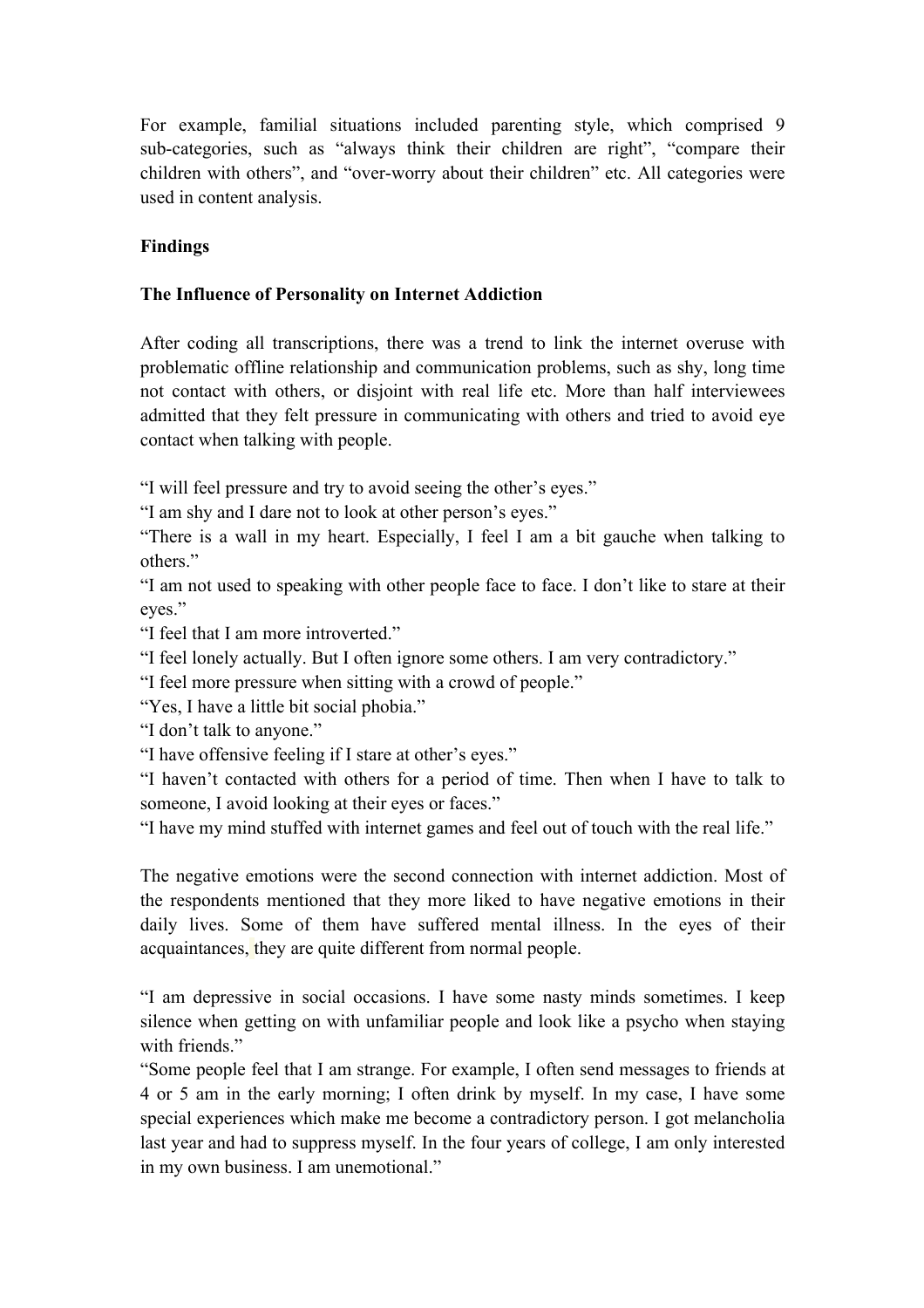"I was troublesome in the first year of middle school. Then I became nonentity in the high school. Now I am completely compromised person."

In compare to previous studies, this study found that personality trait labeled *Cold*  was significantly associated with internet addiction. Most respondents mentioned that they seldom or never joined social activities. Some of them thought they were not interested in anything or anyone. When we asked their expectations of school life, more than 40% respondents said no expectation.

"I don't care about anything. How to evaluate myself? It is hard to say. I do something always in an unplanned and disorganized way without enthusiasm."

"I belong to the kind of elegant indifference person. I never talk to unfamiliar people. My friends think I am angry when I keep silence."

"I don't participate in any activities including club events."

"I am almost completely cut off from any activities except the compulsory one."

"I won't join any school activities. I don't like group activity. No interest."

"I seldom attend college activity. I prefer to stay in dormitory or go out with friends." "I only attended Japanese singing party once. No interest."

"I took part in some college activities in the first year. Then I no longer participated in any one."

"I was tired of attending any college organizations. I dropped all out."

"Maybe due to my personal characters, I planned to try some group activity, but finally not in the mood to do."

"I don't care those college activities."

"I don't have many expectations of college life. The only one is that I want to have a girlfriend in college. You know it. I spend more than 3 hours in playing LOL." "No expectations. I failed to comprehend the lectures."

"I am seldom seriously in studying. No much expectations of college or program."

"I have little expectation of college life. I just want to enjoy easy life."

Unstable emotion and interpersonal hostility also showed the relation with internet addiction disorder in this research.

"I want to devote more to college communities. However, I don't cotton to the other members."

"I am an extreme person. Sometimes I am not bad but sometimes I am quite sad. My good temper can be as terrifically as my bad temper."

## **The Influence of Self-Esteem on Internet Addiction**

Notably, low self evaluation was prominent in the reactions of these respondents. Most of respondents used the negative words to describe themselves, such as ashamed, inferior, weird, different, extreme, compromised etc. For example: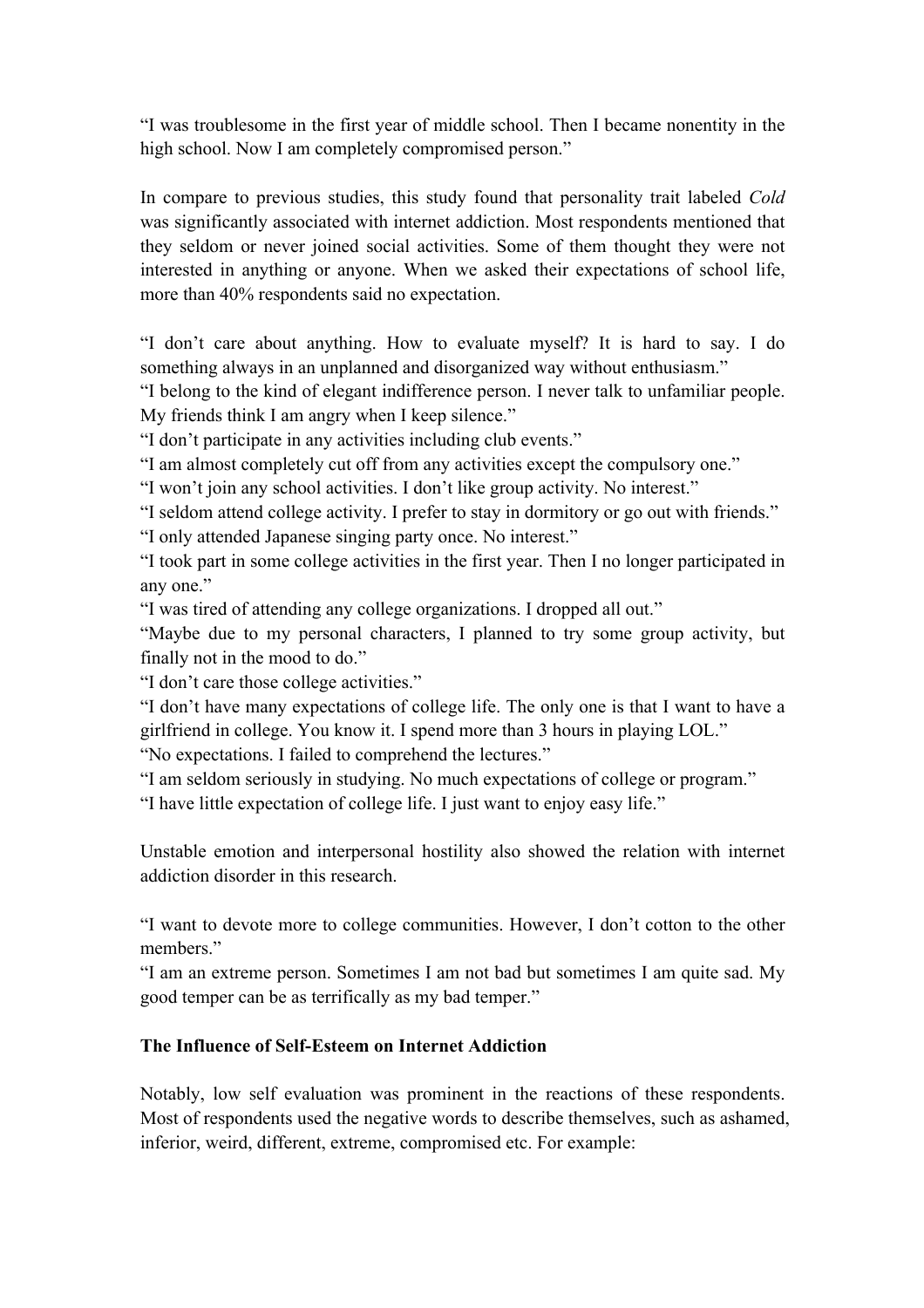"I'm feeling inferior."

"I feel ashamed for myself. You know it. I have spent too much time on playing games. There is big gap between me and other students. I get nothing from internet except excitement."

"I am boring. Sometimes I am dirty inside."

"You know it. Only on internet, I don't look like a coward anymore."

Only one respondent thought that he was reliable. The rest two mentioned that they were not that bad. Interestingly, when we asked the two parents to evaluate their children, their answers were not consistent with their children's self evaluations. In the whole interviews, more than one interviewee admitted that they were inconsistent in their parents' and other people's eyes.

"In the eyes of my parents, I am particular well-behaved person. I suppress myself and try to be good in front of parents and teachers."

"My parents feel that I am an easy-going and reassuring person. Actually, I am very emotional. Even if I am angry, I don't let anyone else to see it…"

"In teachers' eyes, I am troublemaker. In my friends' mind, I am the person of compromise."

"I am quite contradictory. The teachers think that I am a good student. My parents think I am a tricky and naughty guy."

"I am reliable in my friends' mind. My teachers don't think so."

"Actually I don't know what is my own. I want to be good people in the eyes of elders. But sometimes I want to be a bad guy."

This study produced results essentially in agree with previous studies from two angles. First, low self-esteem was associated with internet addiction (e.g. Chen et al., 2008; Ko et al., 2007; Yao et. al., 2014). Second, the relation between low self-esteem and internet addiction seems like a circle (e.g. Ma et al., 2011; Niemz et al., 2005). The following is the case matrix of self-assessment.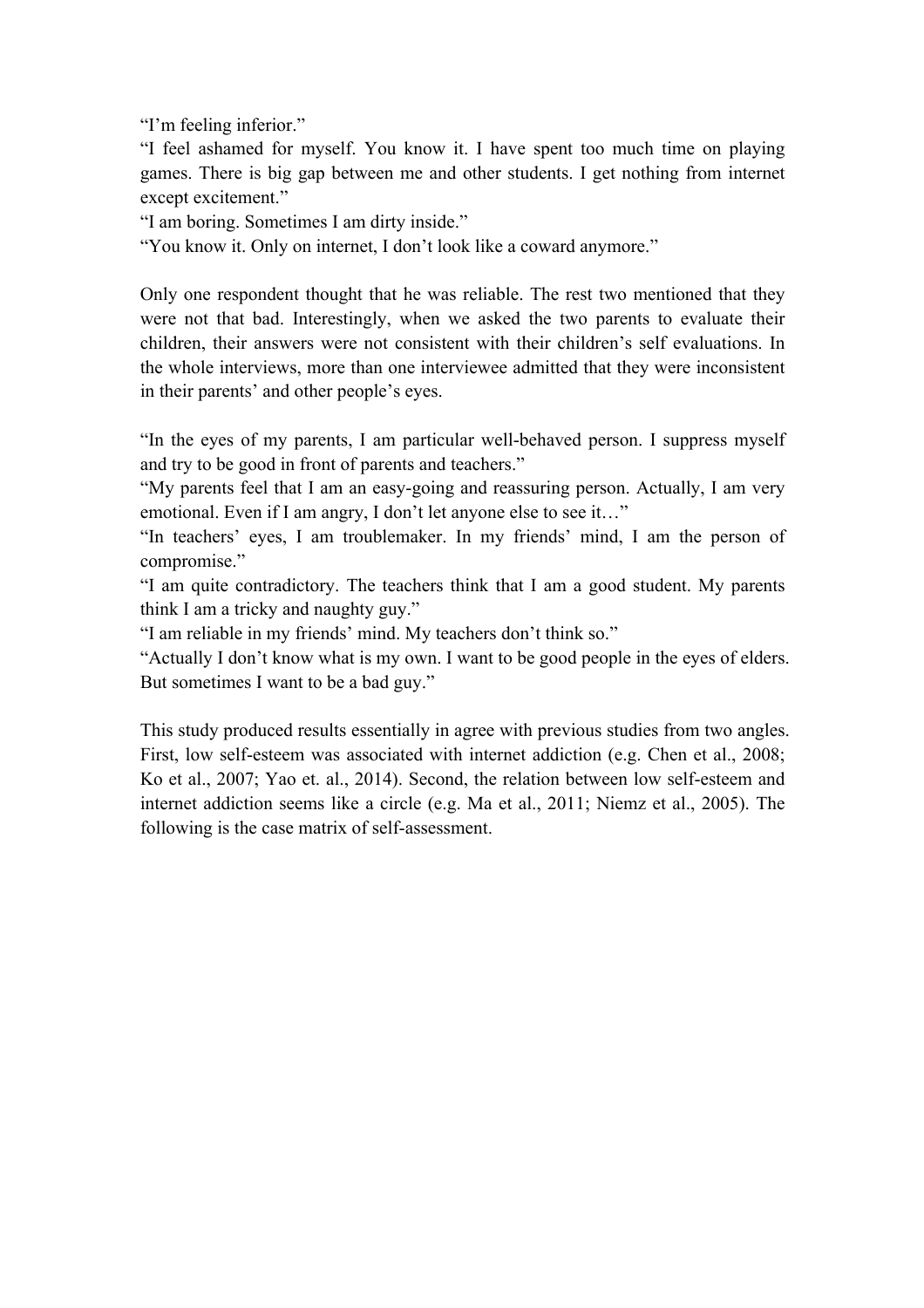|                    | Table 2: Self-assessment |              |
|--------------------|--------------------------|--------------|
| <b>Case Matrix</b> | Tree Node                | <b>Nodes</b> |
|                    | reliable                 | $\mathbf{1}$ |
|                    | not bad                  | $\mathbf{1}$ |
|                    | introverted              | $\mathbf{1}$ |
|                    | inferior                 | $\mathbf{1}$ |
|                    | inconsistent             | 6            |
|                    | extreme                  | $\mathbf{1}$ |
|                    | exocentric               | $\mathbf{1}$ |
|                    | elegant indifference     | $\mathbf{1}$ |
|                    | different from others    | $\mathbf{1}$ |
|                    | compromised              | $\mathbf{1}$ |
|                    | cold, unemotional        | $\mathbf{1}$ |
|                    | careless, unorganized    | $\mathbf{1}$ |
|                    | boring                   | $\mathbf{1}$ |
|                    | be ashamed               | $\mathbf{1}$ |

# **The Influence of Familial Situations on Internet Addiction**

Given the difference evaluation from young respondents and their parents, one question was put out –"How is the communication or relation between internet addicts and their parents?" This study analyzed this question from the following aspects:

At first, the analyses of parents' behaviors typically yield two dimensions, which are parents' demandingness and responsiveness (Maccoby & Martin, 1983). In this study, the author disassembled the two dimensions into several aspects, such as satisfying children's need, respecting children's opinion and over-worried about their children etc. Thirty percent respondents said "No" when being asked whether their parents satisfied their needs.

"No. In my childhood, a lot of things I wanted were not given me."

"No. Impossible."

"Kid's most requirements were not reasonable. Parents must consider their requirements depending on the situations."

The two parents agreed with their children's opinions for this question. One parent mentioned like this:

"I usually don't satisfy his requirements immediately. I bring out some reasons and facts and try to let him understand."

About 15% respondents replied "Yes" and the other 15% interviewees mentioned "Yes with conditions".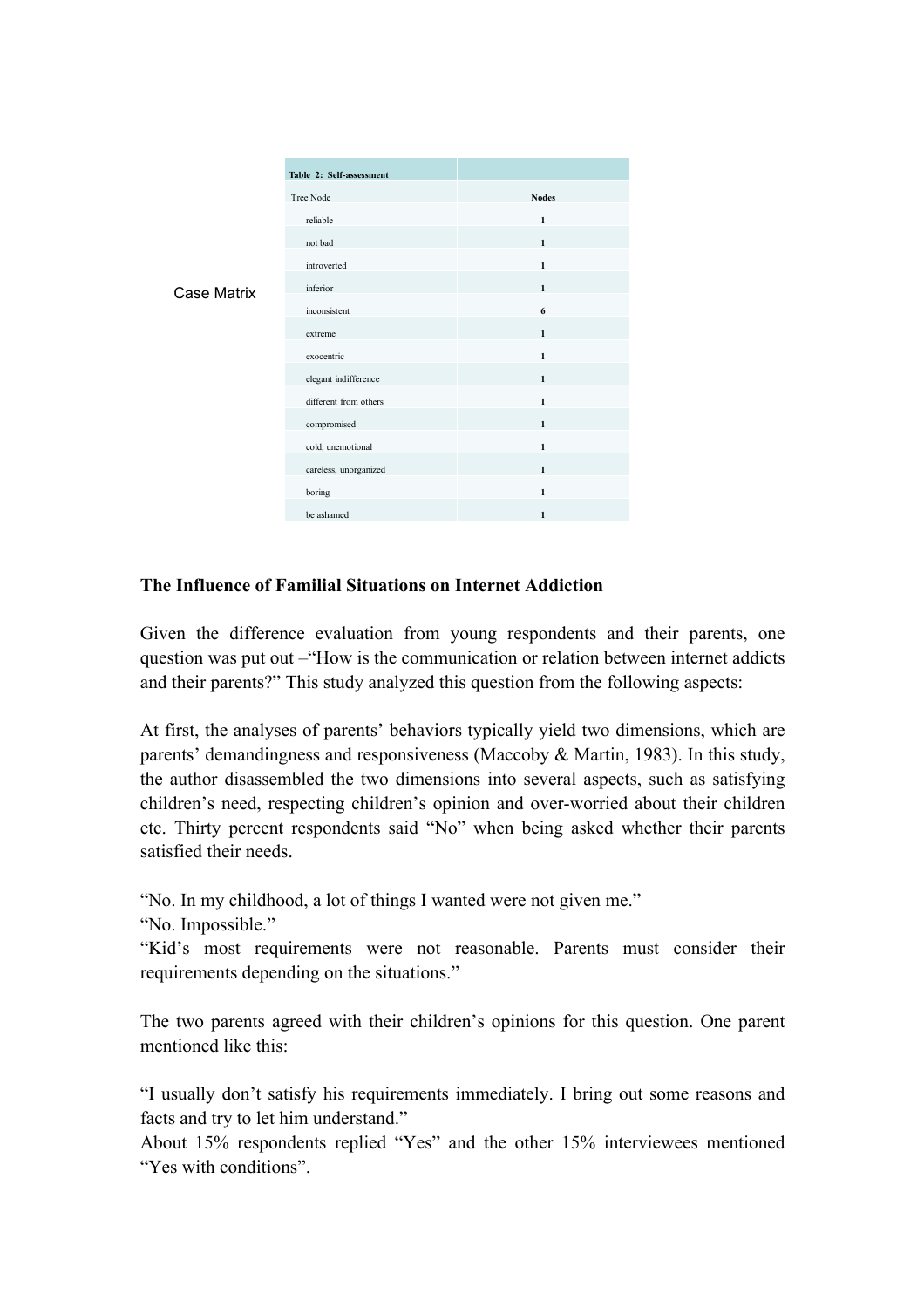"My parents try to satisfy my requirements."

"My mum and dad may propose some exchange conditions. If I can meet what they required, then they will satisfy my needs."

For the question whether their parents respect their opinions, most respondents replied in a positive way and reached agreement with their parents.

"Usually I make decision about my issues, such as go to cram school, apply for university etc."

"Yes, we usually ask him and his sister for their opinions before we make a decision."

Next, for the question whether the parents over-worried their children, the respondent's opinions divided into two parts. Almost half respondents mentioned "Yes" while the other half said "No".

"My father always worries about my security and future. Every time he calls me, he repeatedly reminds many issues, such as pay attention to electricity, not go to the sea side, not go to the crowded places etc."

"My mum reminds me every day, such as put on more clothes, sunshine is strong, remember to take water etc."

The results did not indicate that different parental behaviors might cause big difference in young adults' behaviors. Namely, satisfying and non-satisfying, over-worried and non-over-worried etc. were fairly average in respondents' answers. Most respondents agreed that their parents would like to respect them. As such, parental behaviors were not significantly associated with internet addiction in this qualitative study.

The second, parental and children-parents relationship are important to look at in collectivist social context (Yao et al., 2014). Around the relation issue, the first question was about parents' attitude towards their children's mistakes or family mistakes. More than 45% respondents mentioned that their parents lost temper in facing their mistakes. Two respondents admitted that their parents have treated them as an anger punching bag.

"In my childhood, when I made mistakes, my parents would beat me. When I grow up, they became reasonable a little bit."

"If I make mistakes, my parents usually let me admit it firstly then punish me later. However, if they make some mistakes, they never care about my opinion."

"My parents did the physical punishments when I was very young. Then they changed to shout at me in my middle school."

"My mum often hit me after she quarreled with my father."

"I was always beaten by my parents."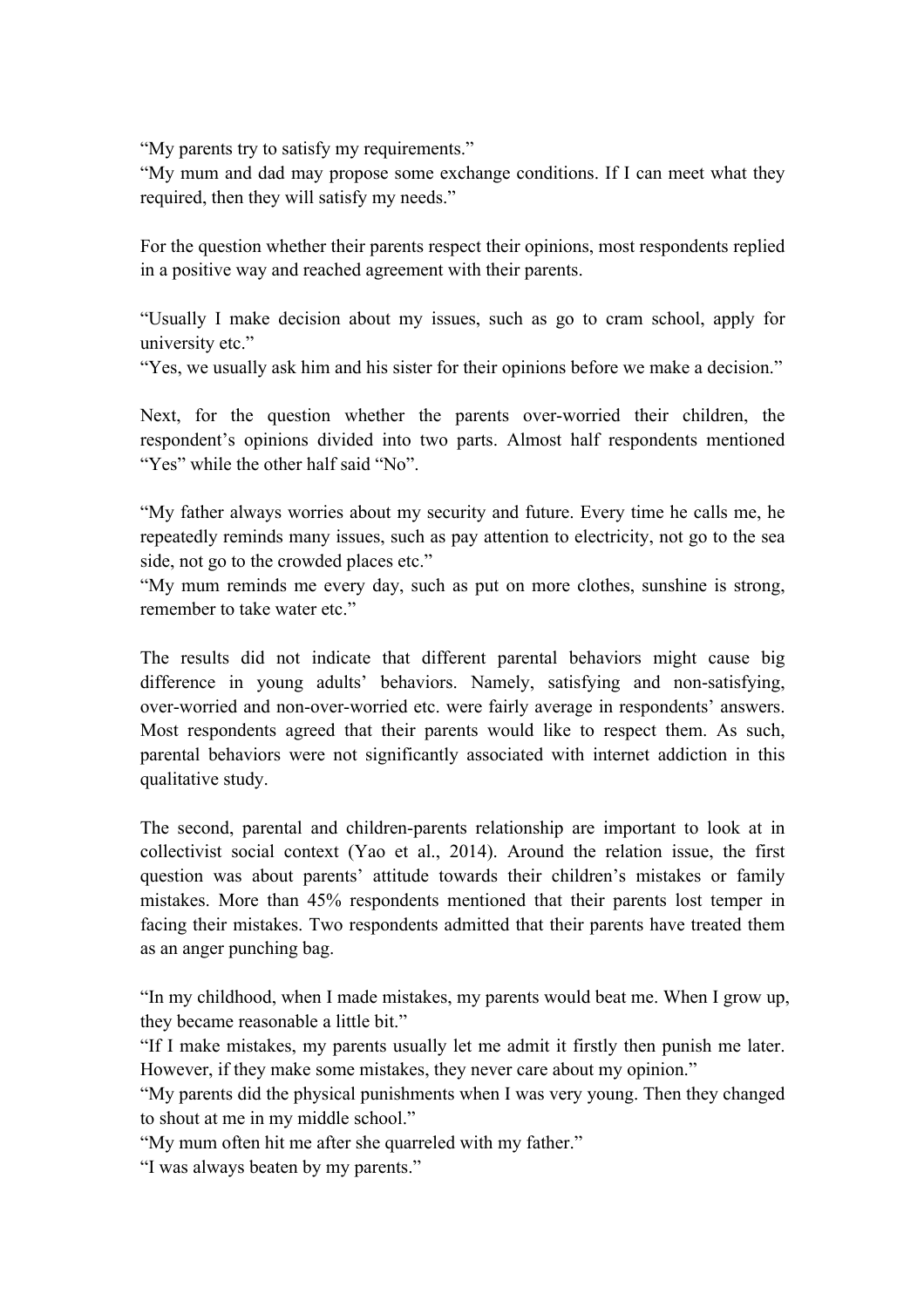"My parents punished me sometime for my mistakes, but sometimes only because of their bad mood."

"No matter what happens, my parents will be angry with me."

"My father usually shouted at me, meanwhile my mum comforted me."

"If I made mistakes, my mother criticized me but my father didn't."

"If my father or mother made mistakes, the other one must keeps nagging him or her about the wrong. I never have the right to speak."

"My parents may complain each other a little bit for the family mistakes."

The two parents thought that they were reasonable towards their children's mistakes. However, their children had the different opinion. One addict mentioned that their parents used "cold war" to him. The other one respondent talked that their parents adopted a passive attitude towards his mistakes.

"If I make serious mistakes, such as escaping from school, my parents will ignore and don't talk to me."

"My parents usually leave my mistakes unsettled. They neither have good solution nor control me. Thus, they have to go with the flow."

Being asked their opinion about the relation with their parents, half respondents mentioned that they kept good relation with only one parent, and two respondents admitted the bad relation with their parents. The two parents thought the relation with their children were not closely.

"The relation between me and my mum is quite good. I only call my father when I need money."

"I have a more close relation with my mum."

"I often talk with my dad. Just report some issues to my mother."

"I seldom contact with my parents."

"Our relation is not closely."

The results showed that bad parental relation, non-closely child-parent relation, and problematic parenting styles, for example, losing temper, shouting, ignoring etc., were related to internet addiction.

#### **The Influence of Friendship on Internet Addiction**

It has been noted that these young addicts were really eager for friendship. More than 60% interviewees wanted to stay with friends. Only two interviewees preferred staying with parents and the other four would like to kill time by themselves.

"There is more fun with friends."

"My parents always lecture me. It is much easy to stay with friends."

"It is too lonely to stay by myself."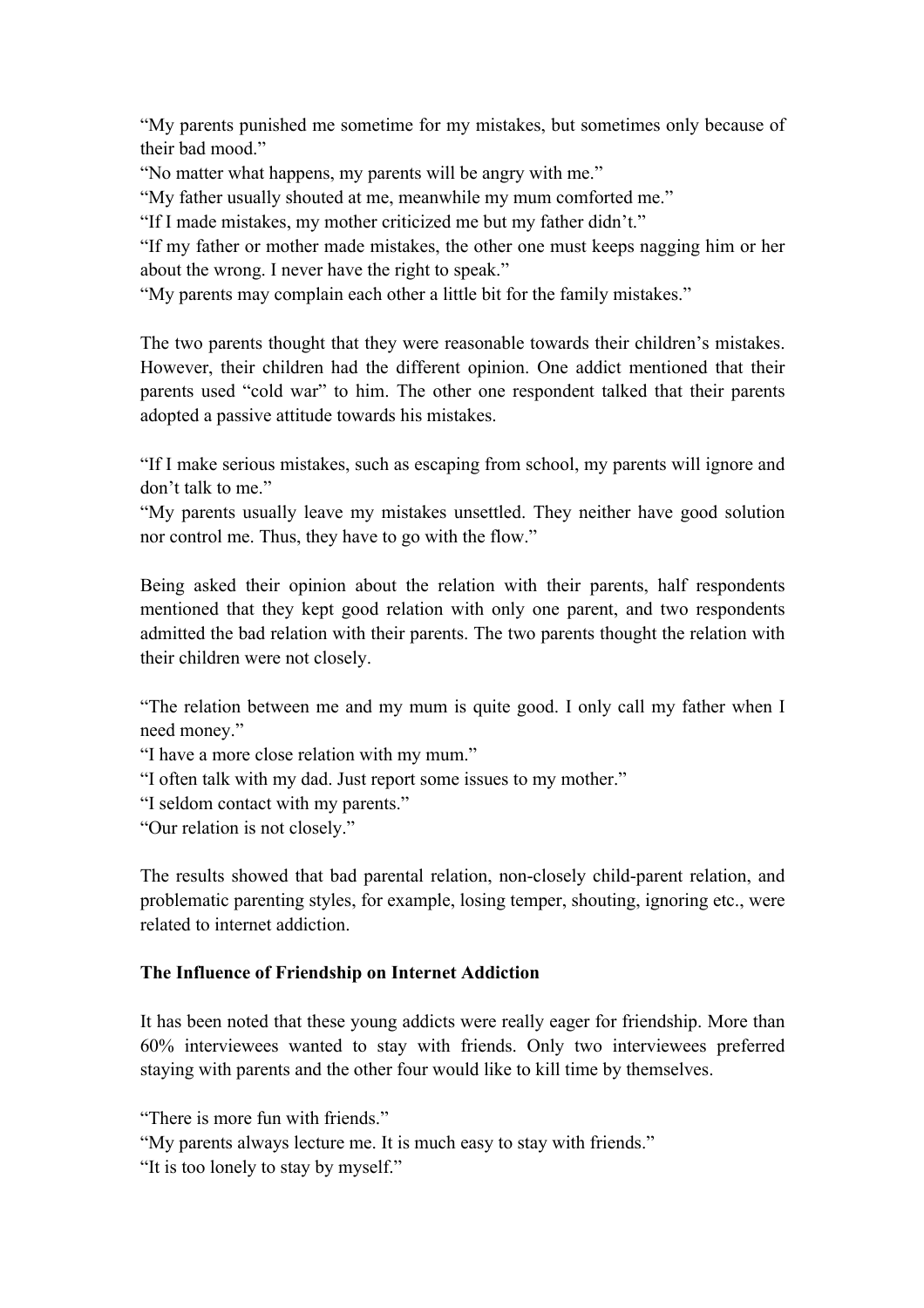"I get used to staying by myself. But if possible, I would like to stay with friends."

Being asked what the role they played staying with friends, most of the interviewees felt that they were more like follower rather than opinion leader.

"Generally I don't want to talk. You decide what is."

"Usually I don't take the initiative."

"I am willing to be a listener."

"I usually follow all of them."

"I am not strong. I am the person who is easy to compromise."

The findings indicated: one, these respondents really desired for friendship; two, when they stayed with their friends, they haven't had the priority and took a position as a follower. Cross-analyzing all transcripts, it was obviously to link the weak personality traits with poor friendship. The respondents' characters such as shy, unstable emotion, inconsistent image, and cold expression kept them far away from friendship. Poor friendship made them overuse internet. Therefore, friendship is an important moderator between personality and internet addiction.

# **Why Addict to Internet?**

"Playing online games can help me escape from the real life."

"Internet is the kind of port where I can release my emotion."

"Studying is boring. Playing games is easy and simple."

"I don't like studying. Just play games to kill time."

"It is great to find people who are on the same wavelength on internet."

"Online games are so interesting."

"I make friends through playing online games."

"Internet can give me a lot of fast-food information. I don't have to look for from books."

"I feel so excited on internet."

"I have to mention that internet is the best way to escape from real life. Except eating food, you don't need to care anything in reality."

There were different purposes for the respondents to addict to internet, such as escaping from real life, expressing their feels etc. The internet addiction disorder was apparently related to the weak will, passive lifestyle, poor friendship, and problematic situations in real life etc.

# **Conclusion and Discussion**

The findings suggest that internet addiction is functioned by personality, low self-esteem, problematic parenting style, non-close parent-child relation, low familial functions, and poor friendship. Among the above factors, friendship moderates the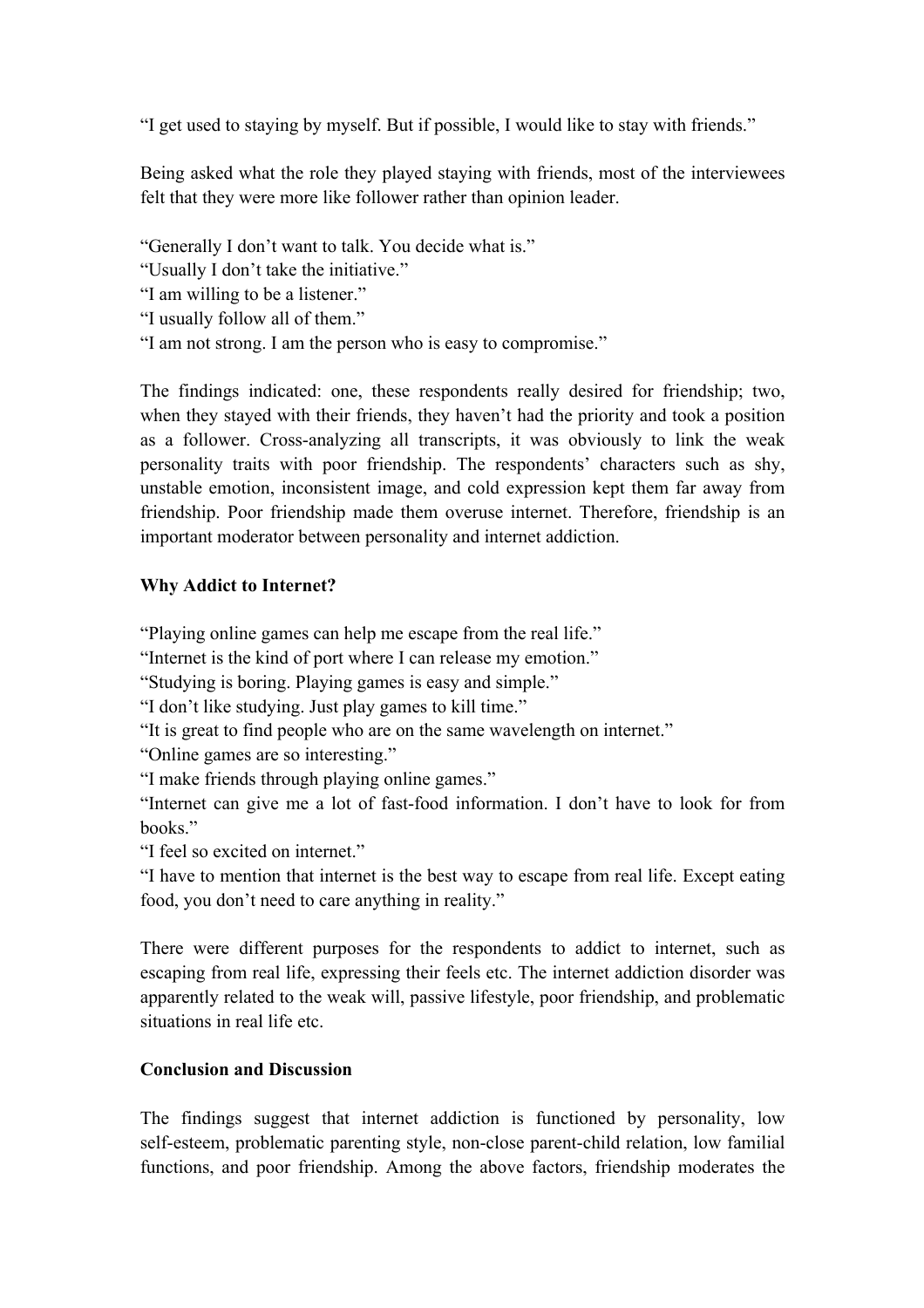relation between personality and internet addiction.

As mentioned above, scholars do not agree with each other for the relation between introversion and internet addiction. In this study, Introvert (e.g. shy), Neuroticism (e.g. depression) and Psychoticism (e.g. unstable emotion) are significantly associated with internet addiction. This finding is in accordance with the prior studies (e.g. Roberts, Smith & Pollock, 2000), but not consistent with Montag, Jurkiewicz, & Reuter (2010). Importantly, personality of Cold is visible in association with internet addiction. In the study of *Science*, it is found that China's One Child policy has caused young adults to be more pessimistic, neurotic and selfish than those individuals who have siblings. Parents regard the one child as the family center and less like to teach them to be unselfish (Arnold, 2013). The extreme selfish trait shows that individuals do not care about anything and lose their interests in any other business.

Another point of contention is whether self-esteem leads to internet addiction or vice versa. This study shows the circular relation pattern between low self-esteem and internet addiction, which is consistent with previous studies (Ma, Chan & Chu, 2011; Niemz, Griffiths & Banyard, 2005). Addicts spend too much time on the internet, and the gap with other people makes them feel ashamed of themselves. On the other hand, internet allows them to show a better self and pretend a different image in an unreal world.

One of the limitations of this study is that gender has not been examined. Among the 20 respondents, there are only two females. Another limitation is that the parents' views are not enough. Due to *Mianzi* (face), most respondents' parents are unwilling to accept interview. The future study may consider testing the above predictors, moderation effect between friendship, personality and internet using a quantitative method. Although this study is a qualitative research and lacks the generalizability, the findings may enrich the knowledge pool of youth research, treatment of internet addiction and new media studies.

#### **Acknowledgement**

This study is supported by the Research Office grant at Beijing Normal University – Hong Kong Baptist University United International College.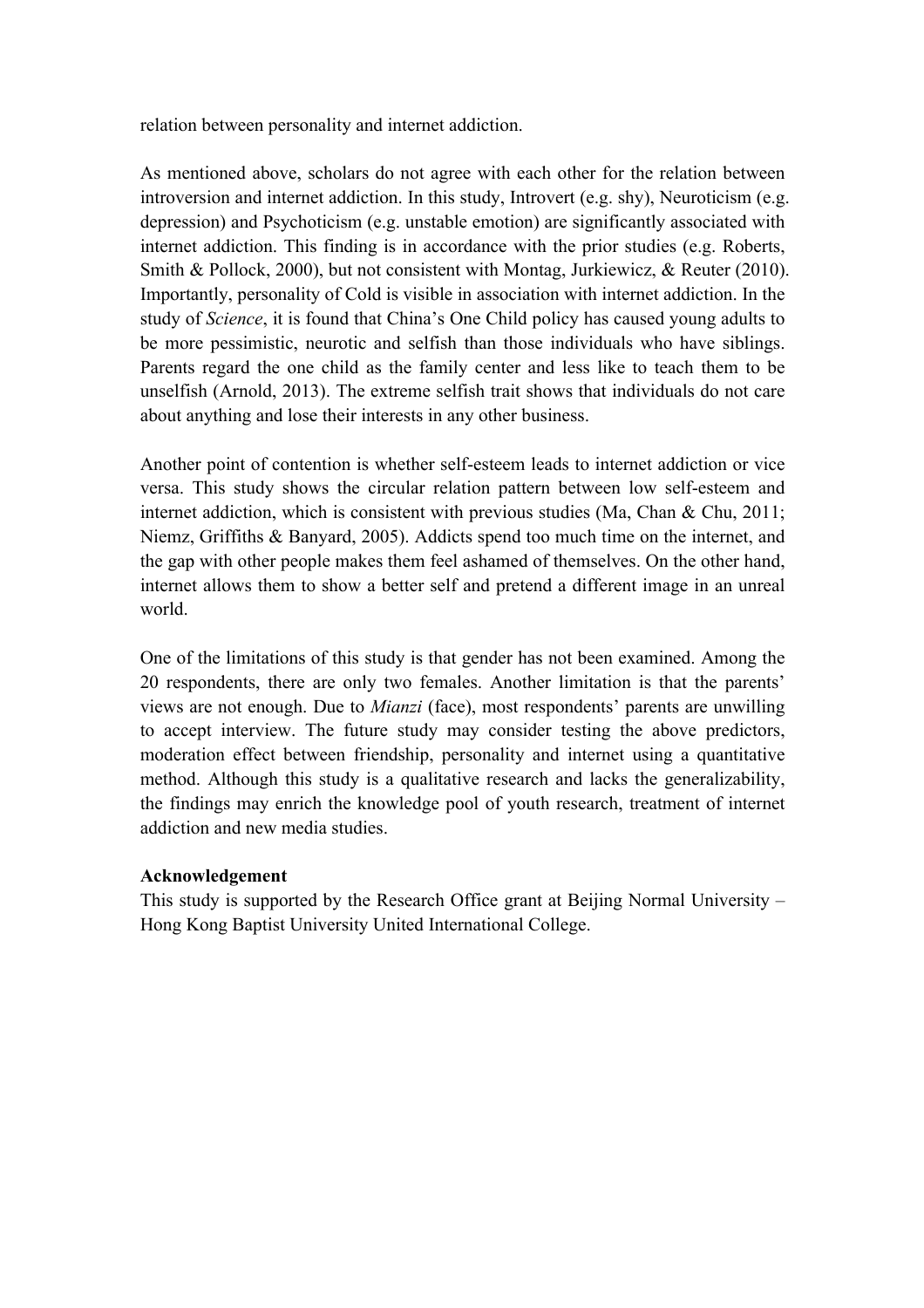## **References**

Armstrong, L., Phillips, JG., & Saling, LL. (2000). Potential determinants of heavier Internet usage. *International Journal of Human– Computer Studies, 53*, 537–550.

Arnold, C. (2013). China's one-child policy has affected the personalities of a generation of only children. *Scientific American Mind, 24* (2). Retrieved from http://www.scientificamerican.com/article/chinas-one-child-policy-affects-personality /

Bargh, JA., McKenna, KY., & Fitzsimons, GM. (2002). Can you see the real me? Activation and expression of the ''true self'' on the Internet. *Journal of Social Issues*, *58*, 33–48.

Bigelow, B.J., Tesson, G., & Lewko, J.H. (1996). *Learning the rules: The anatomy of children's relationships*. New York: Guilford Press.

Bozkurt, H., Coskun, M., Ayaydin, H., Adak, I., & Zoroglu, S.S. (2013). Prevalence and patterns of psychiatric disorders in referred adolescents with Internet addiction. *Psychiatry and Clinical Neurosciences 67*(5), 352-359.

Campbell, A.J., Cumming, S.R., & Hughes, I. (2006). Internet use by the socially fearful: Addiction or therapy? *CyberPsychology & Behavior, 9*(1), 69-81.

Cecilia, M.R., Monica M., Silvia C., Marta G., Vincenza C. (2013). The relationship between compulsive behaviour and internet addiction. *Styles of Communication, 5*(1), 24-31.

Chan, K. (2008). Social comparison of material possessions among adolescents. *Qualitative Market Research, 11*(3), 316-330.

Chen JV, Chen CC, & Yang H-H. (2008). An empirical evaluation of key factors contributing to Internet abuse in the workplace. *Industrial Management & Data Systems, 108*, 87–106.

Chou, C., Condron, L., & Belland, J. C. (2005). A review of the research on internet addiction. *Educational Psychology Review, 17*, 363–388.

Chou, K.L. (2000). Intimacy and psychological adjustment in Hong Kong Chinese adolescents. *Journal of Genetic Psychology*, *161*, 141–151.

Cho, SC, Kim JW, Lee, GH., & Kim BN (2008). Biogenetic temperament and character profiles and attention deficit hyperactivity disorder symptoms in Korean adolescents with problematic Internet use. *CyberPsychology & Behavior*, *11*(6),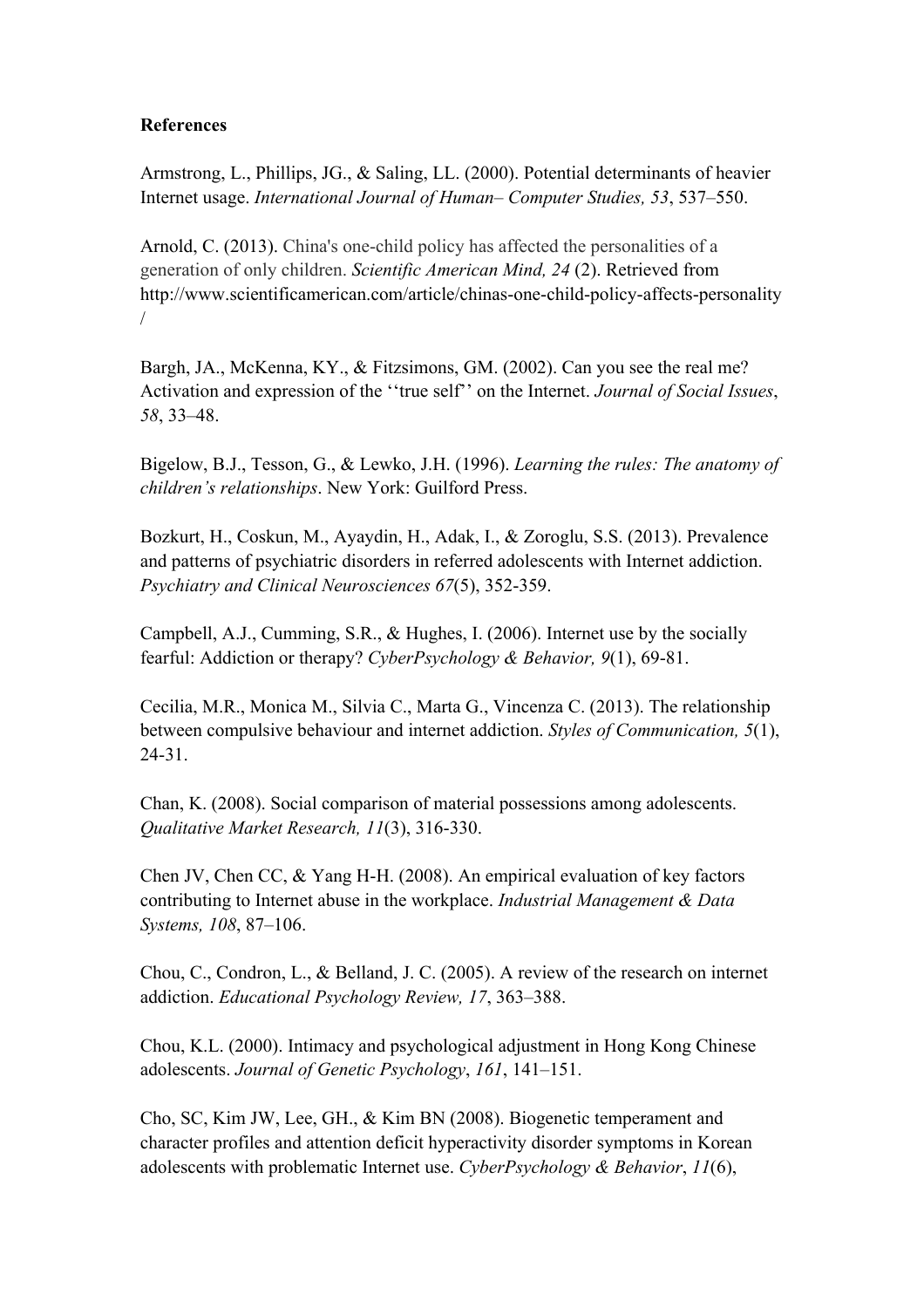735–737.

Craig, RJ. (1995). The role of personality in understanding substance abuse. *Alcoholism Treatment Quarterly*, *13*(1), 17–27.

Dong, G.H., Hu, Y.B. & Lin, X. (2013). Reward/Punishment Sensitivities among Internet Addicts: Implications for their Addictive Behaviors. *Progress in Neuro-Psychopharmacology & Biological Psychiatry, 46,* 139-145.

Gifford-Smith, M., & Brownell, C.A. (2003). Childhood peer relationships: Social acceptance, friendships, and peer networks. *Journal of School Psychology*, *41*, 235–284.

Gorse, P., & Lejoyeux, M. (2011). On-line pathological gambling: A new clinical expression of internet addiction. In H.O. Price (Ed.), *Internet addiction* (pp. 47–58). New York, NY: Nova Science.

Griffiths, M.D. & Dancaster, I. (1995). The effect of type A personality on physiological arousal while playing computer games. *Addictive Behaviors, 20*, 543–548.

Hodges, E.V., Boivin, M., Vitaro, F., & Bukowski, W.M. (1999). The power of friendship: Protection against and escalating cycle of peer victimization. *Developmental Psychology*, *35*, 94–101.

Hollander, E. & Stein DJ. (2006). *Clinical manual of impulse control disorders.* Arlington, VA: American Psychiatric Publishing.

Hofstede, G. (1980). *Culture's consequences: international differences in work-related values.* Beverly Hills, CA: Sage.

Hussong, A.M. (2000). Perceived peer context and adolescent adjustment. *Journal of Research on Adolescence, 10*, 391–415.

Huang, X., Zhang, H., Li, M., Wang, J., Zhang, Y., & Tao, R. (2010). Mental health, personality, and parental rearing styles of adolescents with internet addiction disorder. *Cyberpsychology, Behavior, and Social Networking, 13*(4), 401-406.

John, O. P., Naumann, L. P., & Soto, C. J. (2008). Paradigm shift to the integrative Big Five trait taxonomy: History, measurement, and conceptual issues. In O. P. John, R. W. Robins, & L. A. Pervin (Eds.), *Handbook of personality: Theory and research*  (pp. 114–158). New York, NY: Guilford Press.

Joiner, T. E. & Timmons, K.A. (2002). Depression in its interpersonal context. In I. H.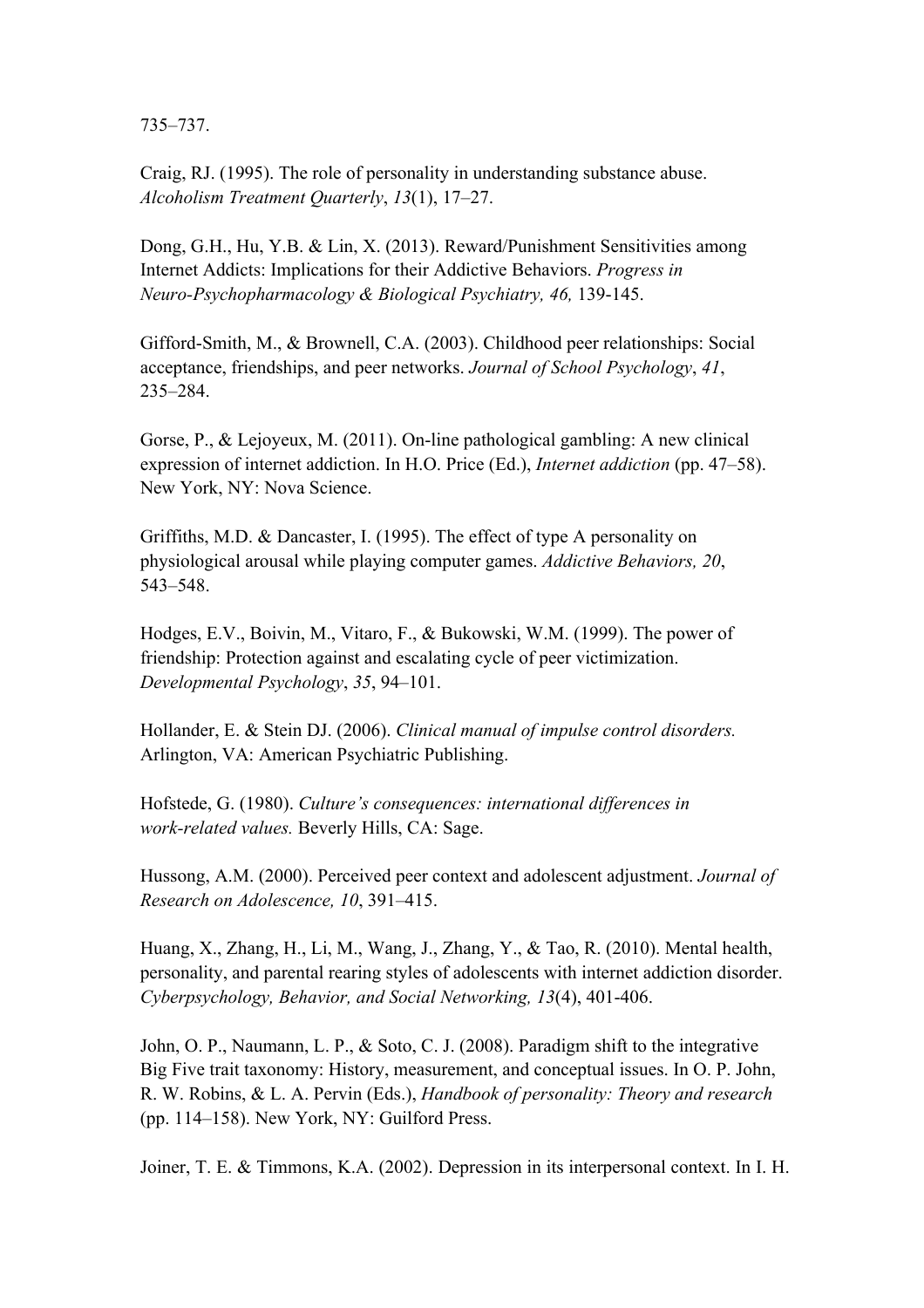Gotlib & C. L. Hammen (Eds.), *Handbook of Depression* (pp. 295-313). New York, NY: The Guilford Press.

Kandell JJ. (1998). Internet addiction on campus: the vulnerability of college students. *CyberPsychology & Behavior, 1*, 11–17.

Keith W.B. & Eve M.W. (2004). Modification in the proposed diagnostic criteria for internet addiction. *CyberPsychology & Behavior, 4*(3), 377-383.

Kim, K., Ryu, E., Chon MY, Yeun EJ., Choi, SY., Seo, JS., & Nam, BW. (2006). Internet addiction in Korean adolescents and its relation to depression and suicidal ideation: A questionnaire survey. *International Journal of Nursing Studies*, *43*(2), 185–192.

Kim, EJ, Namkoong, K, Ku, T. & Kim, SJ. (2008). The relationship between online game addiction and aggression, self-control and narcissistic personality traits. *European Psychiatry, 23*(3), 212–218.

Kimberly. Y.(2009). *Internet Addiction: Diagnosis and Treatment Considerations* . Retrieved from

http://vb3lk7eb4t.search.serialssolutions.com/?ctx\_ver=Z39.88-2004&ctx\_enc=info% 3Aofi%2Fenc%3AUTF-8&rfr\_id=info:sid/summon.serialssolutions.com&rft\_val\_fmt =info:ofi/fmt:kev:mtx:journal&rft.genre=article&rft.atitle=Internet+Addiction%3A+ Diagnosis+and+Treatment+Considerations&rft.jtitle=Journal+of+Contemporary+Psy chotherapy&rft.au=Kimberly+Young&rft.date=2009-12-01&rft.pub=Springer+Scien ce+%26+Business+Media&rft.issn=0022-0116&rft.eissn=1573-3564&rft.volume=39 &rft.issue=4&rft.spage=241&rft\_id=info:doi/10.1007%2Fs10879-009-9120-x&rft.ext ernalDocID=1879816471&paramdict=en-US

Ko, CH., Yen, J.Y., Yen, C.F., Lin, H.C., & Yang, M.J. (2007). Factors predictive for incidence and remission of Internet addiction in young adolescents: a prospective study. *CyberPsychology & Behavior*, *10*(4), 545–551.

Ko, C.H., Hsiao, S., Liu, G.C., Yen, J.Y., Yang, M.J., & Yen, C.F. (2010). The characteristics of decision making, potential to take risks, and personality of college students with internet addiction. *Psychiatry Research, 175*, 121–125.

Ko, CH., Liu, GC., Hsiao, S., Yen, J.Y., Yang, M. J., Lin, W.C., Yen, C.F. & Chen, C.S. (2009). Brain Activities Associated with Gaming Urge of Online Gaming Addiction. *Journal of Psychiatric Research 43(7)*:739–747.

Kraut, R., Kiesler, S., Boneva, B., Cummings, J., Helgeson, V., & Crawford, A.A. (2002). Internet paradox revisited. *Journal of Social Issues, 58*, 49-74.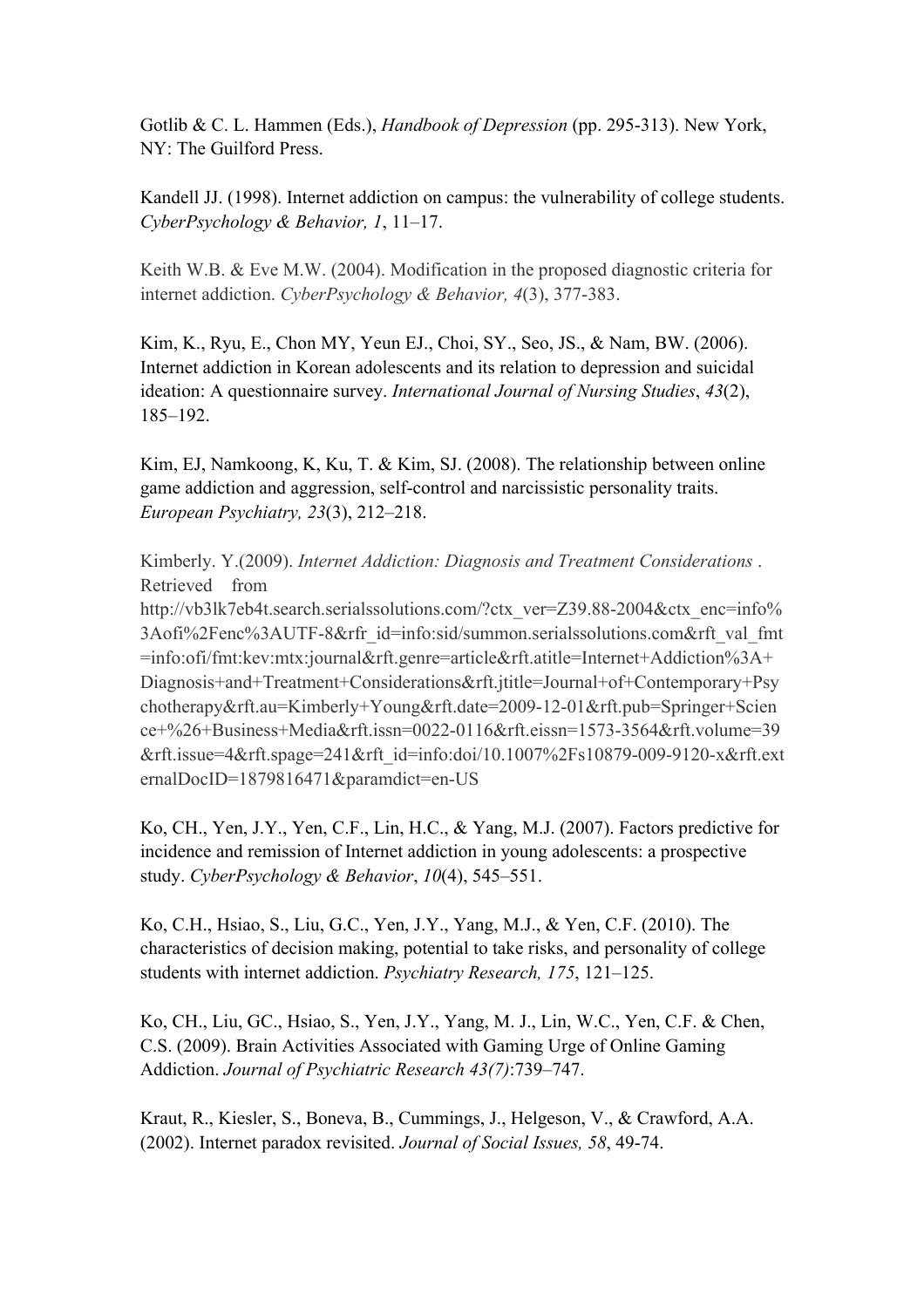Kuss, D.J., Griffiths, M.D., & Binder, J.F. (2013). Internet addiction in students: Prevalence and risk factors. *Computers in Human Behavior, 29*, 959–966.

Ladd, G.W., & Kochenderfer, J.B. (1996) Linkage between friendship and adjustment during early school transitions. In W.M. Bukowski, A.F. Newcomb, & W.W. Hartup (Eds.), *The company they keep: Friendship in childhood and adolescence* (pp. 322–345). Cambridge: Cambridge University Press.

Ladd, G.W., & Troop-Gordon, W. (2003). The role of chronic peer difficulties in the development of children's psychological adjustment problems. *Child Development*, *74*, 1344–1367.

Lemmens, J.S., Valkenburg, P. M. & Peter, J. (2011). Psychosocial Causes and Consequences of Pathological Gaming. *Computers in Human Behavior 27*(1), 144–152.

Lin, M.P., Ko, H.C. & Wu, J. Y. (2011). Prevalence and Psychosocial Risk Factors Associated with Internet Addiction in a Nationally Representative Sample of College Students in Taiwan. *Cyberpsychology, Behavior, and Social Networking 14(12)*:741–746.

Maccoby, E.E. & Martin, J.A. (1983). Socialization in the context of the family: Parent-child interaction. In P.H. Mussen (Eds.), *Handbook of child psychology: formerly Carmichael's Manual of child psychology* ( Pp. 1-101). New York: Wiley.

Ma, HK, Chan, WY. & Chu, KY. (2011). Construction of a teaching package on promoting prosocial Internet use and preventing antisocial Internet use. *The Scientific World Journal*, *11*, 2136–2146.

McKenna, K. Y. A., & Bargh, J. A. (2000). Plan 9 from cyberspace: The implications of the internet for personality and social psychology. *Personality & Social Psychology Review, 4*, 57–75.

Mottram, A. J., & Fleming, M. J. (2009). Extraversion, impulsivity, and online group membership as predictors of problematic internet use. *CyberPsychology & Behavior*, *12*, 319–321.

Montag, C., Jurkiewicz, M., & Reuter, M. (2010). Low self-directedness is a better predictor for problematic internet use than high neuroticism. *Computers in Human Behavior, 26*, 1531–1535.

Ni, X., Yan, H., Chen, S., & Liu, Z. (2009). Factors influencing Internet addiction in a sample of freshman university students in China. *CyberPsychology & Behavior*, *12*, 327–330.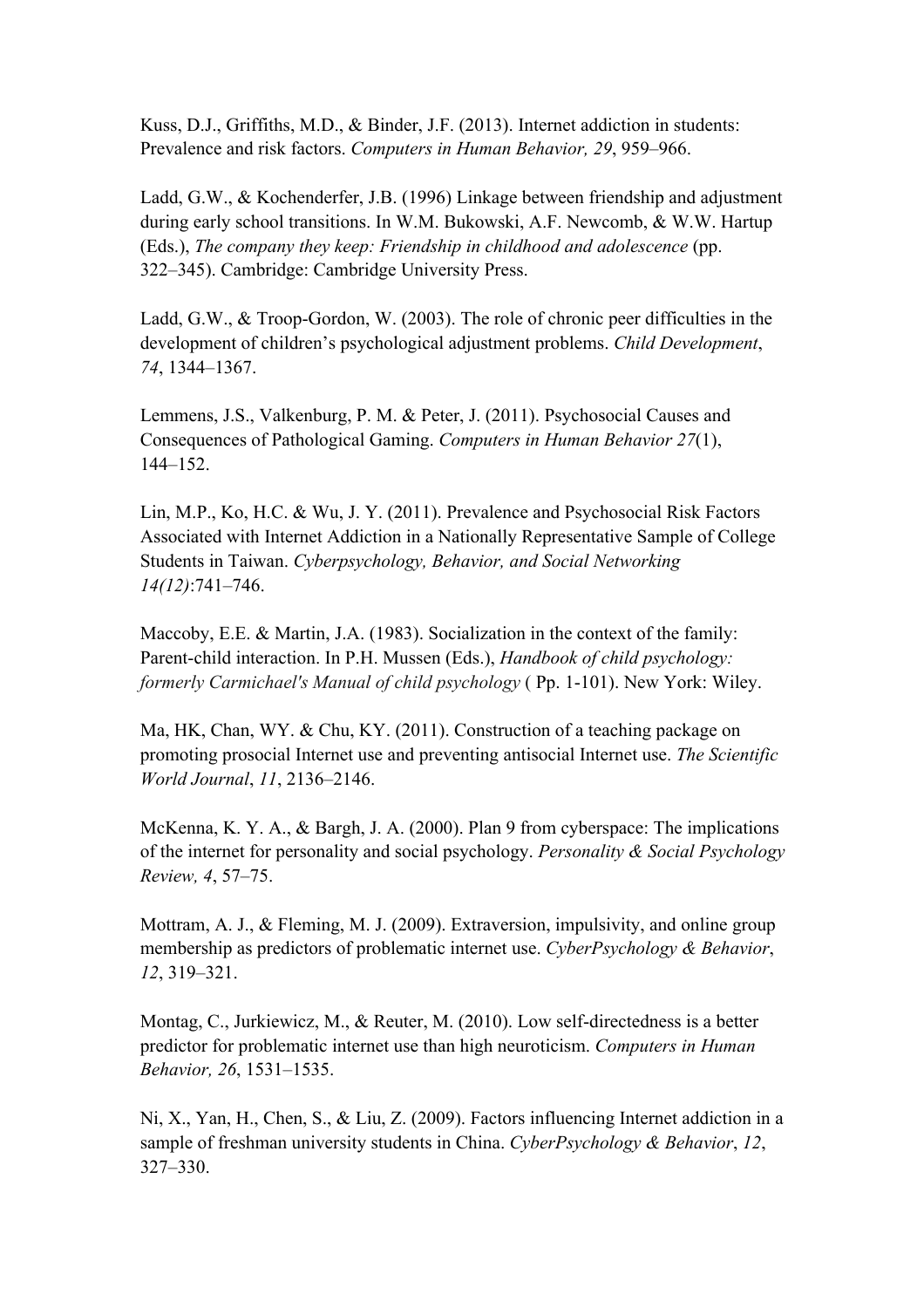Niemz, K., Griffiths, M., & Banyard, P. (2005). Prevalence of pathological Internet use among university students and correlations with self-esteem, the General Health Questionnaire (GHQ), and disinhibition. *CyberPsychology & Behavior 2005*, *8*, 562–570.

Park, SK., Kim, JY., & Cho, CB. (2008). Prevalence of Internet addiction and correlations with family factors among South Korean adolescents. *Adolescence, 43*, 895–909.

Parker, J.G., & Asher, S.R. (1993). Friends and friendship quality in middle childhood: Links with peer group acceptance and feelings of loneliness and social dissatisfaction. *Developmental Psychology, 29*, 611–621.

Petry, N. M., & O'brien, C. P. (2013). Internet gaming disorder and the DSM-5. *Addiction, 108,* 1186–1187.

Rahmani, S., & Lavasani, M. G. (2011). The comparison of sensation seeking and five big factors of personality between internet dependents and non-dependents. *Procedia—Social and Behavioral Sciences, 15,*1029–1033.

Reis, H.T., Collins, W.A., & Berscheid, E. (2000). Relationship context of human behavior and development. *Psychological Bulletin*, *126*, 844–872.

Roberts, LD., Smith, L., & Pollock, C. (2000) ''U r a lot bolder on the net'': shyness and Internet use. In Crozier WR (Eds.), *Shyness: development, consolidation and change* (pp. 121–135). New York: Routledge.

Rosenberg, M. (1989). *Society and the adolescent self-image.* Middletown, CT: Wesleyan University Press.

Sharabany, R., Yohanan E., & Caesar, H. (2008). Boyfriend, girlfriend in a traditional society: Parenting styles and development of intimate friendships among Arabs in school. *International Journal of Behavioral Development*, *32* (1), 66–75.

Siomos, K., Floros, G., Fisoun, V., Evaggelia, D., Farkonas,N., Sergentani, E., Lamprou, M., & Geroukalis, D. (2012). .Evolution of Internet addiction in Greek adolescent students over a two-year period: the impact of parental bonding. *European Child &Adolescent Psychiatry, 21*, 211–219.

Stieger, S. & Burger, C. (2010). Implicit and explicit self-esteem in the context of Internet addiction. *CyberPsychology, Behavior, & Social Networking*, *13*, 681–688.

Triandis, HC. (1980) *Handbook of cross-cultural psychology*. Boston, MA: Allyn & Bacon.